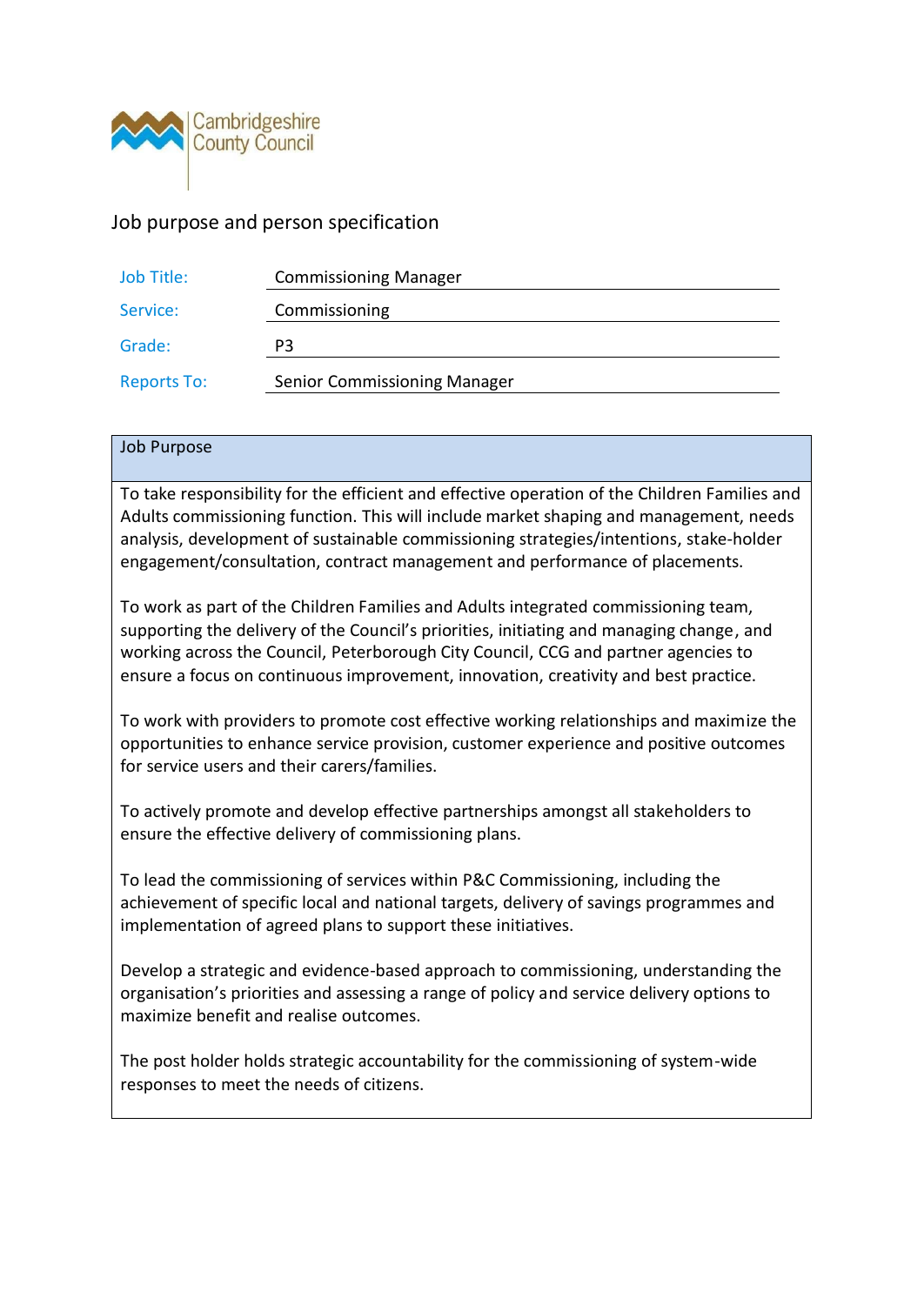#### Principal Accountabilities

### **Leadership and Partnership working**

Promoting effective partnership working amongst key partner agencies working with service users, ensuring that there are effective safeguarding arrangements in place as part of the commissioning process.

Providing leadership within the organisation and across the wider partnership, embedding a performance culture that inspires a sense of purpose and celebrates cultural diversity and challenges discriminatory practices.

Ensuring the principle of co-production is adopted wherever possible; and that the voice of service users, communities and other key stakeholders influence the strategic design, performance management and review of our commissioned offer.

To ensure the demands of the service are met, a requirement of this role is to provide emergency support during weekend and bank holiday periods.

# **Developing and Implementing Commissioning Strategies**

Taking the lead role in the development of commissioning strategies, which will include the development of joint strategies with other agencies.

Supporting the Head of Service in building and maintaining effective partnerships with, and between local statutory and voluntary organisations, as well as the independent and private sector to embed joint approaches in meeting the needs of service users with a range of vulnerabilities and needs.

Ensuring that all commissioned services/functions are delivered within and to budget and meet identified and agreed savings targets.

Ensuring that the strategic approach to the commissioning of services, delivers sustained improvements in performance as demonstrated by measurable outcomes based on, where possible, reduced levels of dependency, increased levels of choice and control by service users in line with their needs, whilst evidencing value for money.

Leading on the development of a range of options appraisals in order to assess the most suitable means of delivery and the production of business cases to support this.

Supporting the Head of Service in the strategic planning and development of services for service users, including supporting the work of the various partnership boards and placement panels.

# **Performance and Quality**

Accountable to the Head of Service for the monitoring of performance against agreed standards/KPIs and responsible for taking remedial action to improve where required.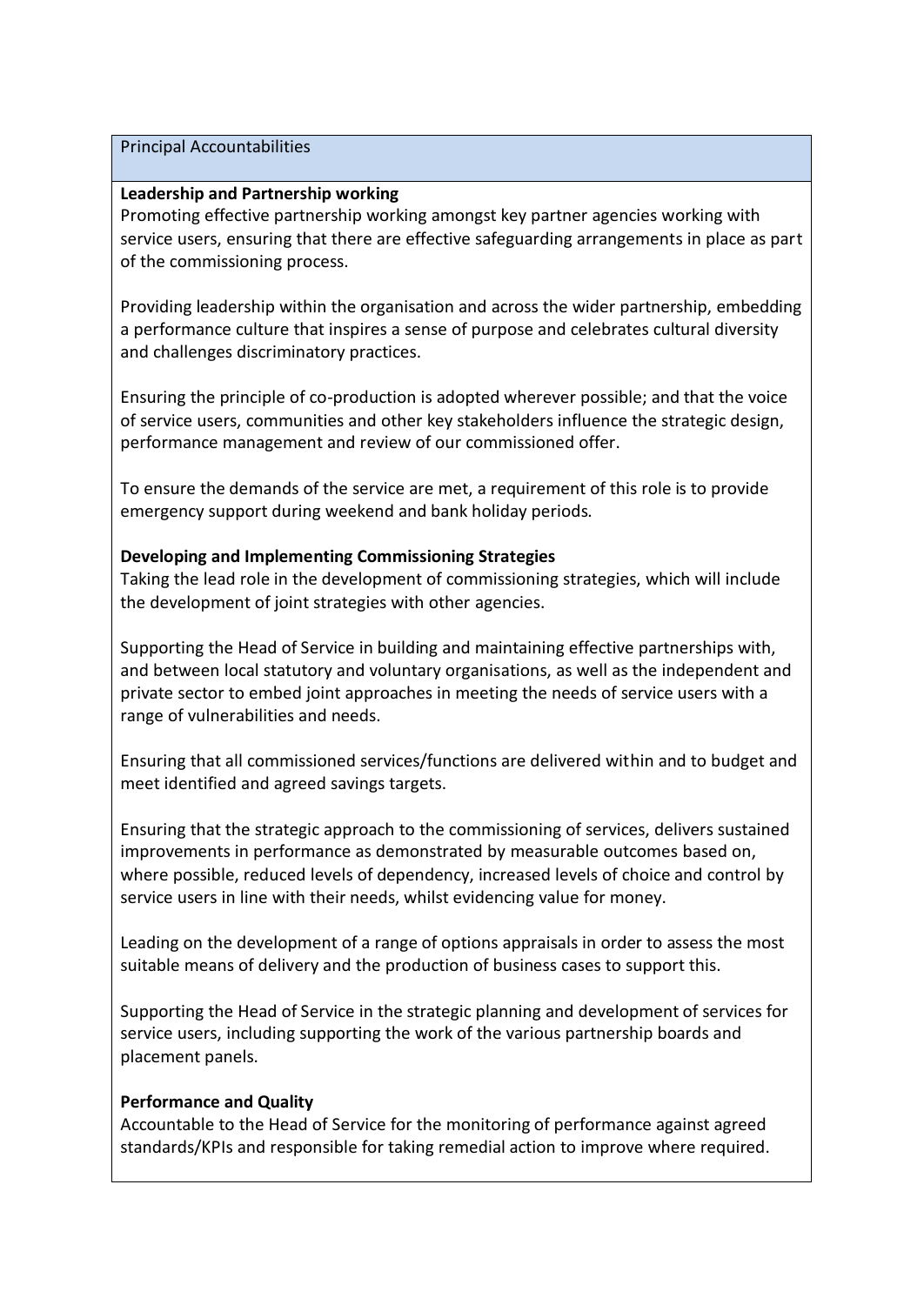Supporting continuous and meaningful engagement with practitioners/clinicians and other professionals to inform strategy and drive up quality, service design and resource allocation.

Developing innovative contracting approaches to achieve positive outcomes for service users, carers and communities, including optimising the use of new/enhanced technologies that are proven to improve outcomes.

Ensuring that all commissioned service provision is appropriately contract monitored, including the monitoring of the financial performance of services including the early identification of financial risk/pressures.

Taking the lead role in dealing with disputes with commissioned providers.

Maintaining effective relationships with the Care Quality Commission/Ofsted to promote the sustained delivery of high quality service provision. To be the lead for any audit or inspection processes within the designated portfolio of services. Investigating and responding to complaints from external/internal agencies as required.

Investigating and responding to complaints from external/internal agencies as required

# **Leading Strategic/Future Commissioning**

Supporting the implementation of strategies which will involve developing models for future service delivery.

Develop specifications in conjunction with providers, service users and carers. Set up and manage pilot projects identified through this process.

Liaising with other commissioning staff both within Cambridgeshire County Council and elsewhere to develop opportunities for joint commissioning initiatives within, and across area boundaries.

Producing and present reports to various decision making/governance boards, Leading, and managing partnership networks and groups that influence the development of broader strategies.

# **Procurement/Market Management**

Working closely with operational and procurement colleagues develop appropriate procurement approaches, undertake market analysis and development, and support the Directorate to manage provider failure, be that on a breach, suspension or termination of contract.

Supporting the Head of Service in the strategic and operational response to large scale provider failure.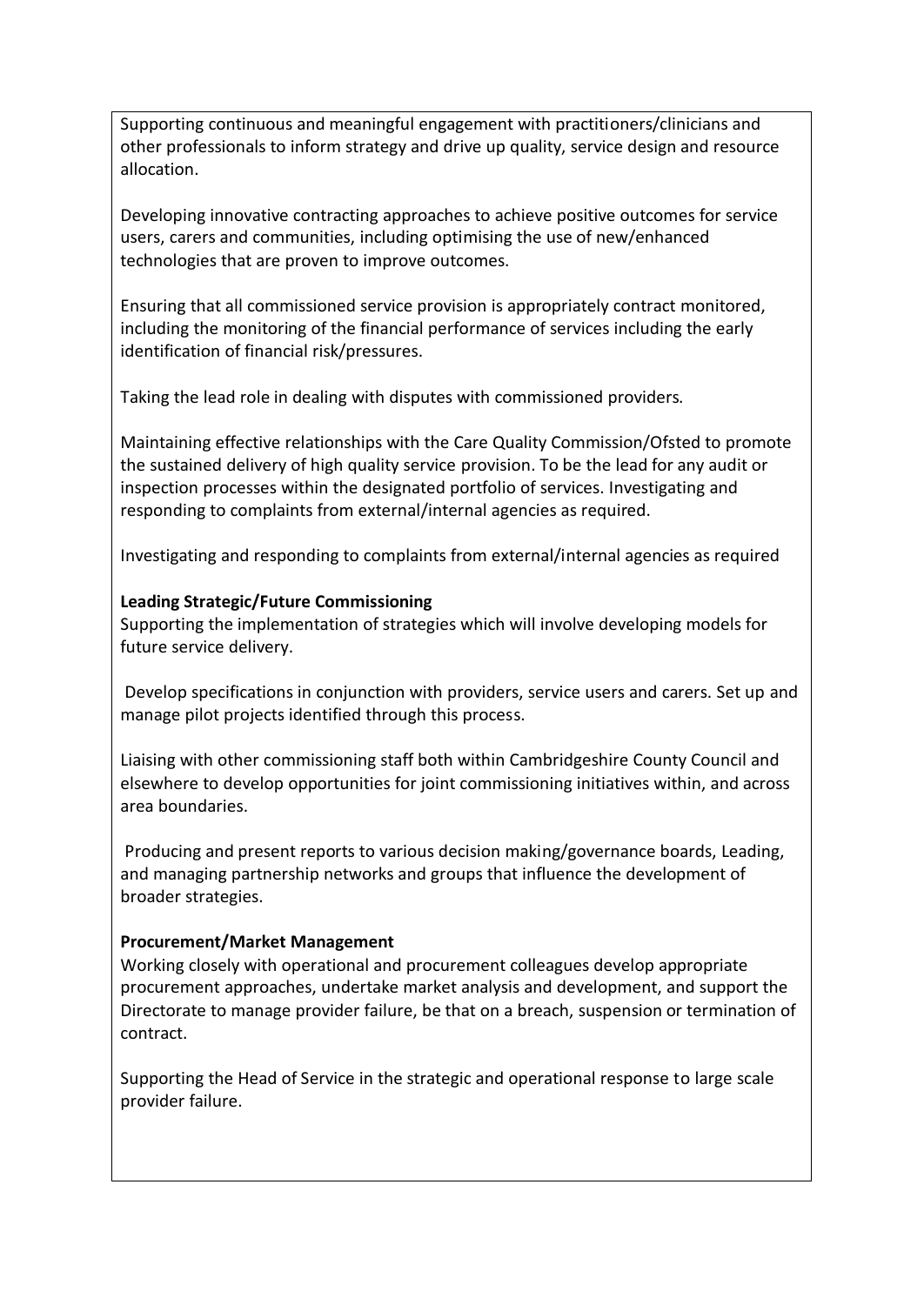# **Team Management**

Managing the Commissioning Officer within the team where appropriate, supporting their development and potential whilst adhering to the Council's policies and best practice at all times.

Taking the lead strategic accountability for:

The on-going review of commissioned and in-house services in terms of their effectiveness and value for money.

Market engagement, mapping, shaping and development.

Ensuring that where service users have particularly complex needs, appropriate funding is sought from health commissioners within the Clinical Commissioning Group.

Deputise as required.

Job Knowledge, Skills and Experience

| 71                                                                         | <i>-1</i> - - - - - - -<br>Τ. | -լ-ու- –                   |
|----------------------------------------------------------------------------|-------------------------------|----------------------------|
| Qualifications<br>Required                                                 | Subject                       | <b>Essential / Desired</b> |
| Relevant<br>professional<br>qualification or<br>education<br>qualification |                               | Essential                  |
| or                                                                         |                               |                            |
| equivalent to NVQ<br>level 4, HNC, HND or<br>bachelor's degree             |                               |                            |

# **Minimum levels of qualifications and/or equivalent experience required for this job**

# **Minimum levels of knowledge, skills and experience required for this job**

| Knowledge and<br>Understanding | <b>Describe</b>                                                                                                                   | Essential / Desirable |
|--------------------------------|-----------------------------------------------------------------------------------------------------------------------------------|-----------------------|
|                                | Thorough and up to date understanding of<br>legislation<br>underpinning commissioning work                                        | Essential             |
|                                | Thorough knowledge of legislation,<br>statutory regulations and Government<br>guidance and standards relevant to<br>commissioning | Essential             |